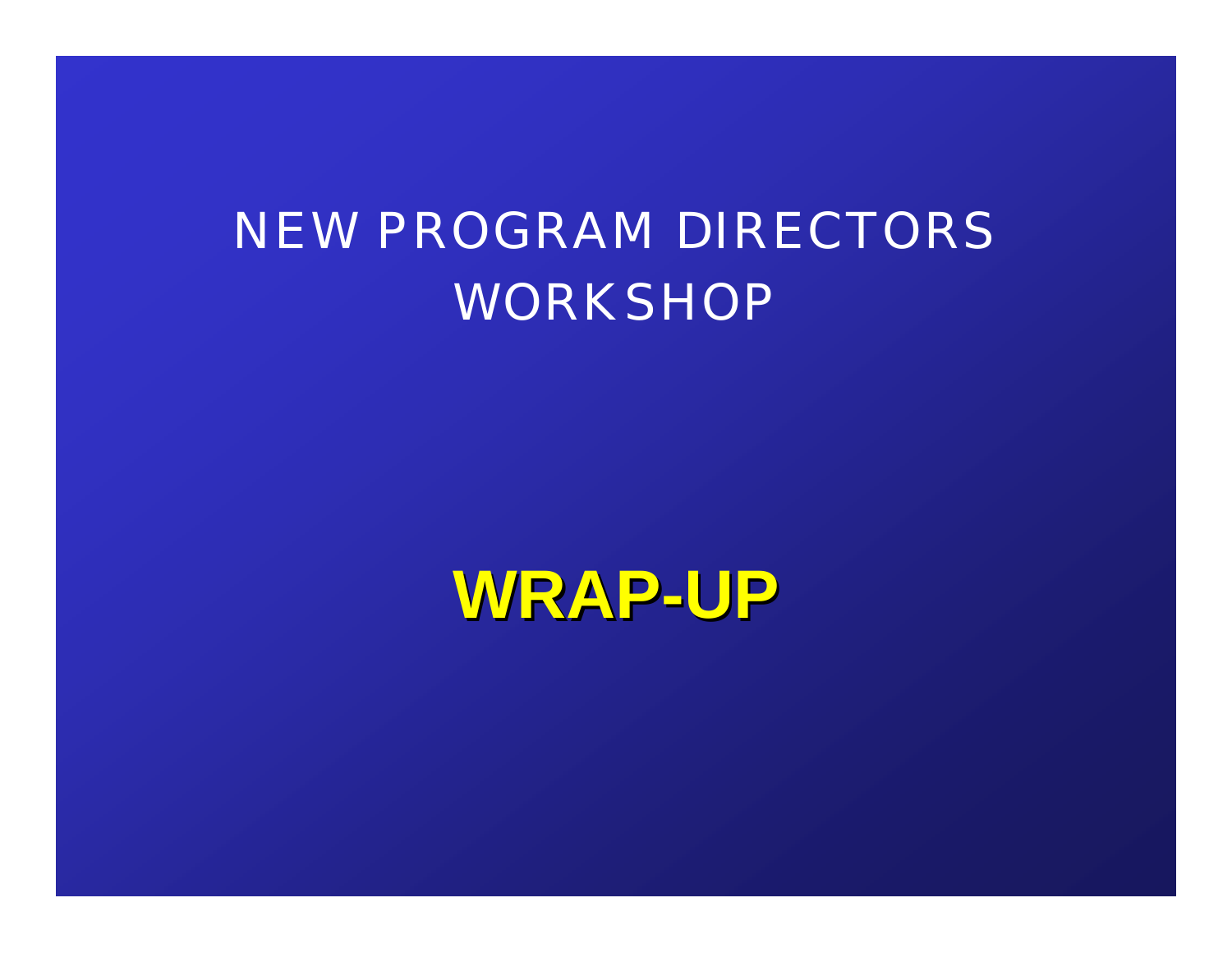# **Useful Resources Useful Resources**

#### **APDVS**http://apdvs.vascularweb.org/

- Clinical Curriculum
- Basic Science Curriculum
- Residents seeking positions
- APDVS Committees
- LINKS
	- ACGME (RRC-S; Requirements; PIF)
	- ABS
	- ERAS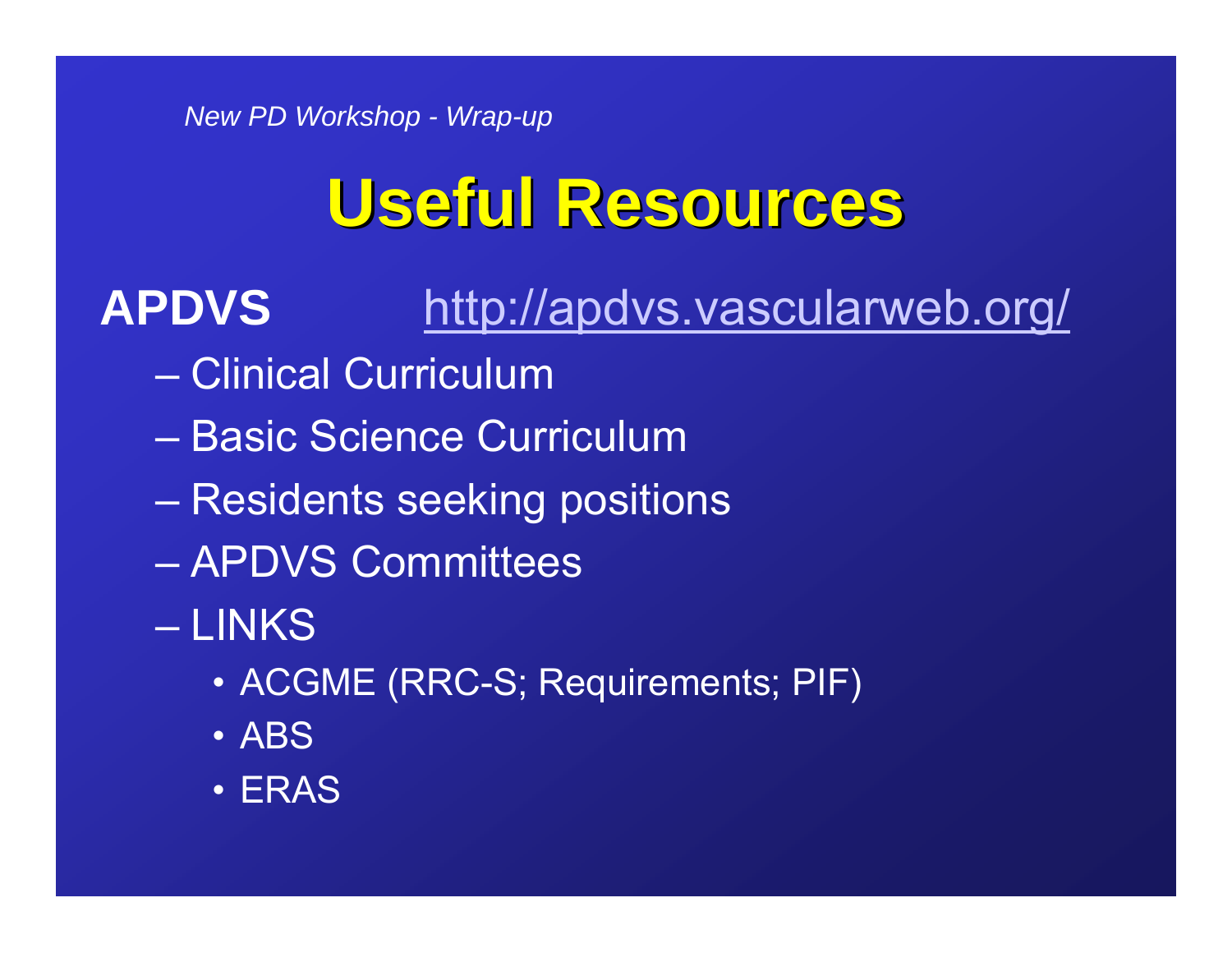# **Useful Resources Useful Resources**

**ACGME** http://www.acgme.org/

- Program Requirements
	- http://www.acgme.org/acWebsite/downloads/RRC\_progReq/450 pr706.pdf
- Program Information Form
	- http://www.acgme.org/acWebsite/downloads/RRC\_PIF/450pif00. doc
- Institutional Requirements
	- http://www.acgme.org/acWebsite/irc/irc\_IRCpr07012007\_TCC.p df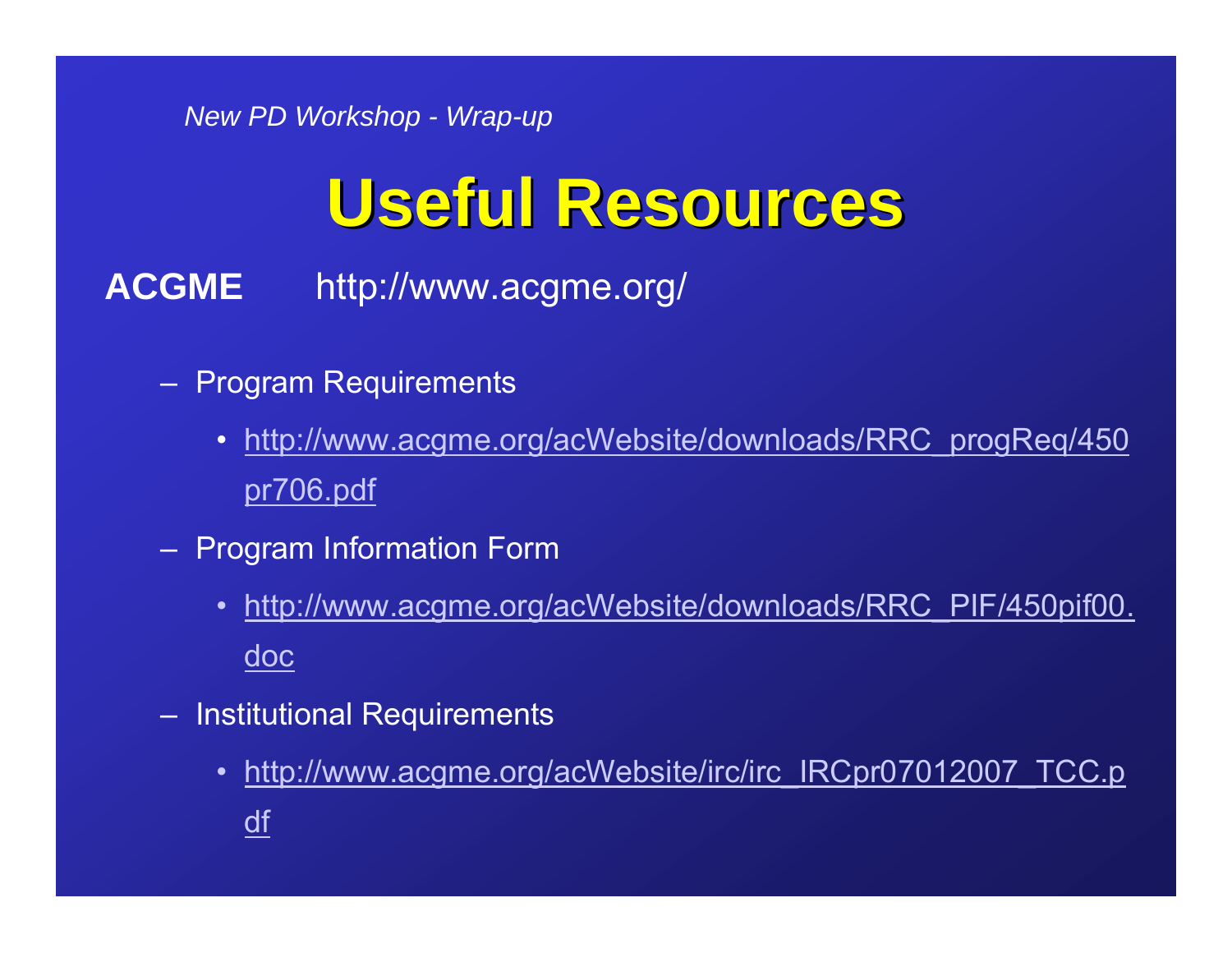## **Useful Resources Useful Resources**

#### **ACGME** http://www.acgme.org/

- Accreditation Data System
- Resident Case Log System
- Current Bulletin issue
- Competencies & Outcomes project
	- http://www.acgme.org/Outcome/
- About the ACGME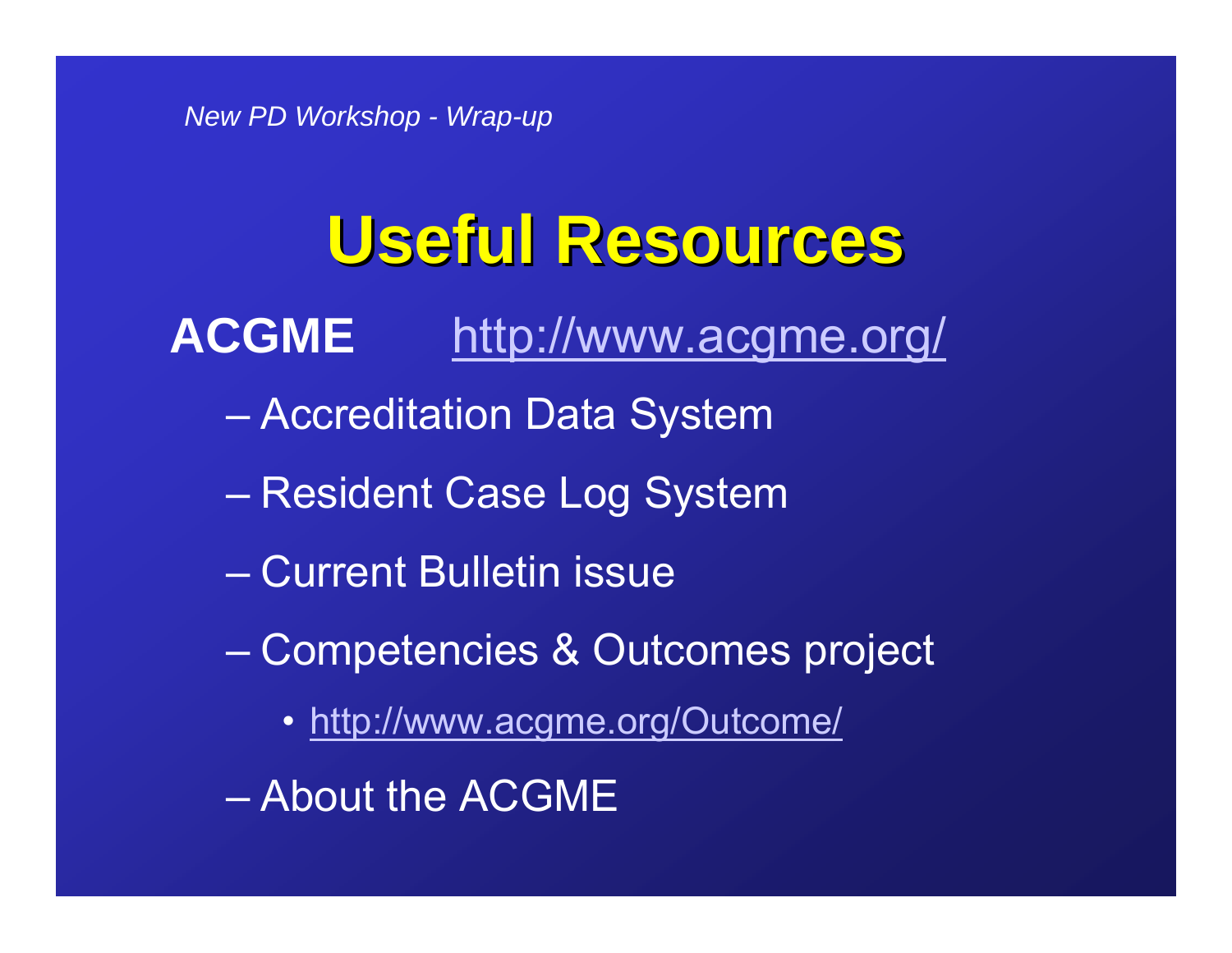## **Useful Resources Useful Resources ACGME** http://www.acgme.org/

- −−−−−−−− Policy manual (including a Glossary of terms)
	- •http://www.acgme.org/acWebsite/GME\_info/gme\_PPmanual902.pdf
- −−−−−−− **Overview of Site Visits**
- −−−−−−− Program Directors Reference Guide
	- •http://www.acgme.org/acWebsite/programDir/pd\_index.asp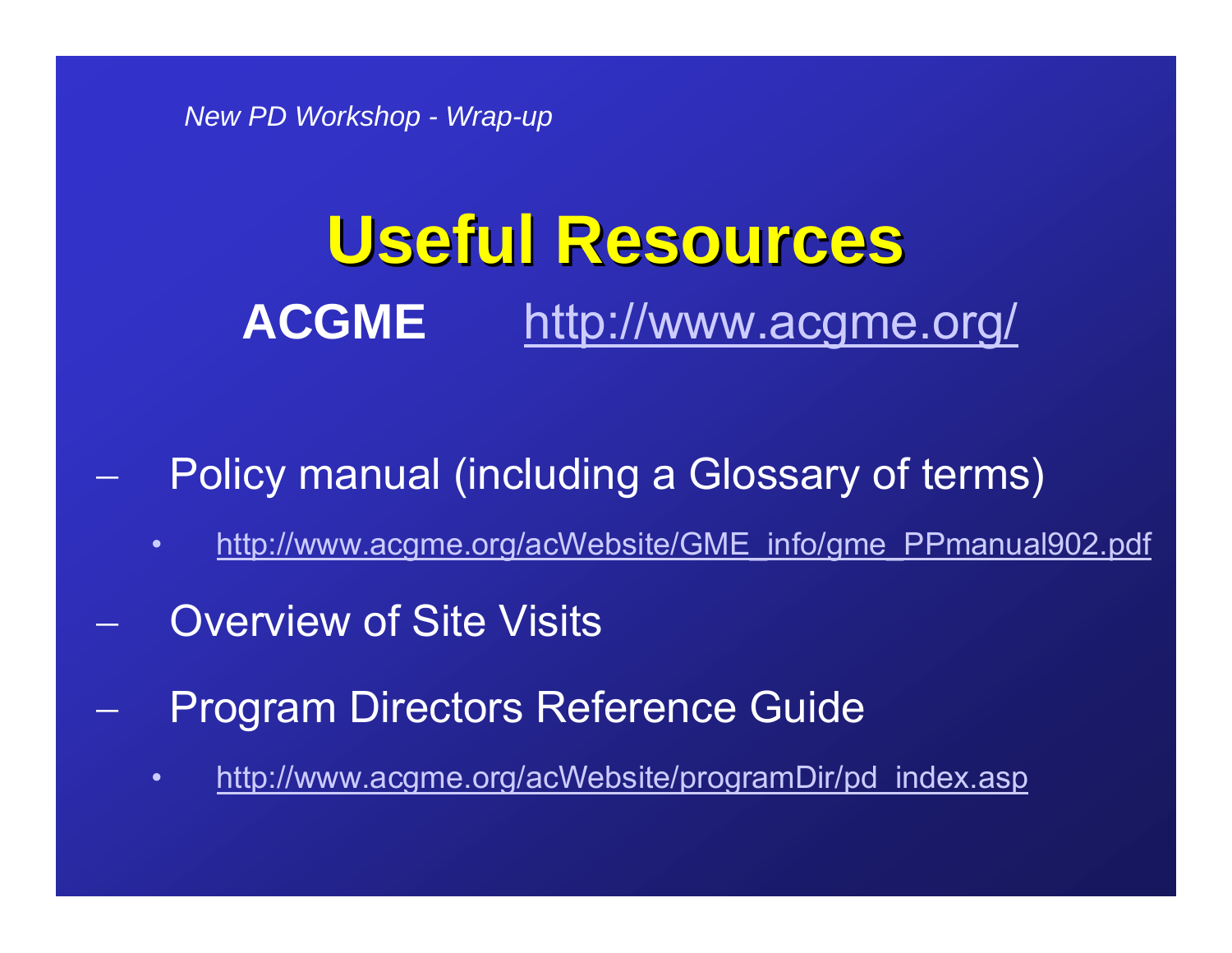### **Useful Resources Useful Resources**

Larry Sultan, Ph.D. lds@acgme.org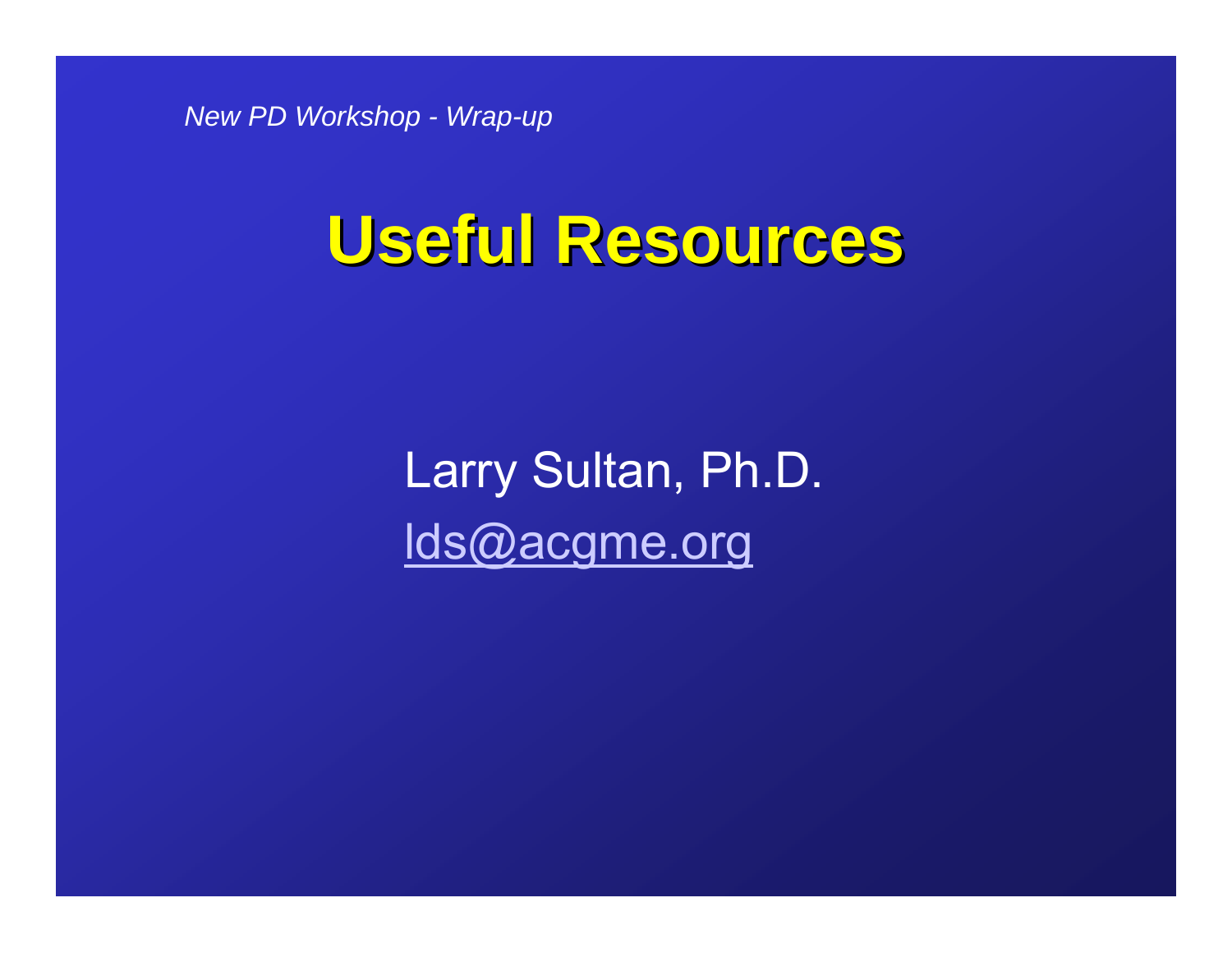### **Useful Resources Useful Resources**

#### **Association for Surgical Education** http://www.surgicaleducation.com/ Download Surgical Educators Handbook Educational Clearinghouse PowerPoint presentations from ASE **Association of Women Surgeons** http://www.womensurgeons.org/

Pocket Mentor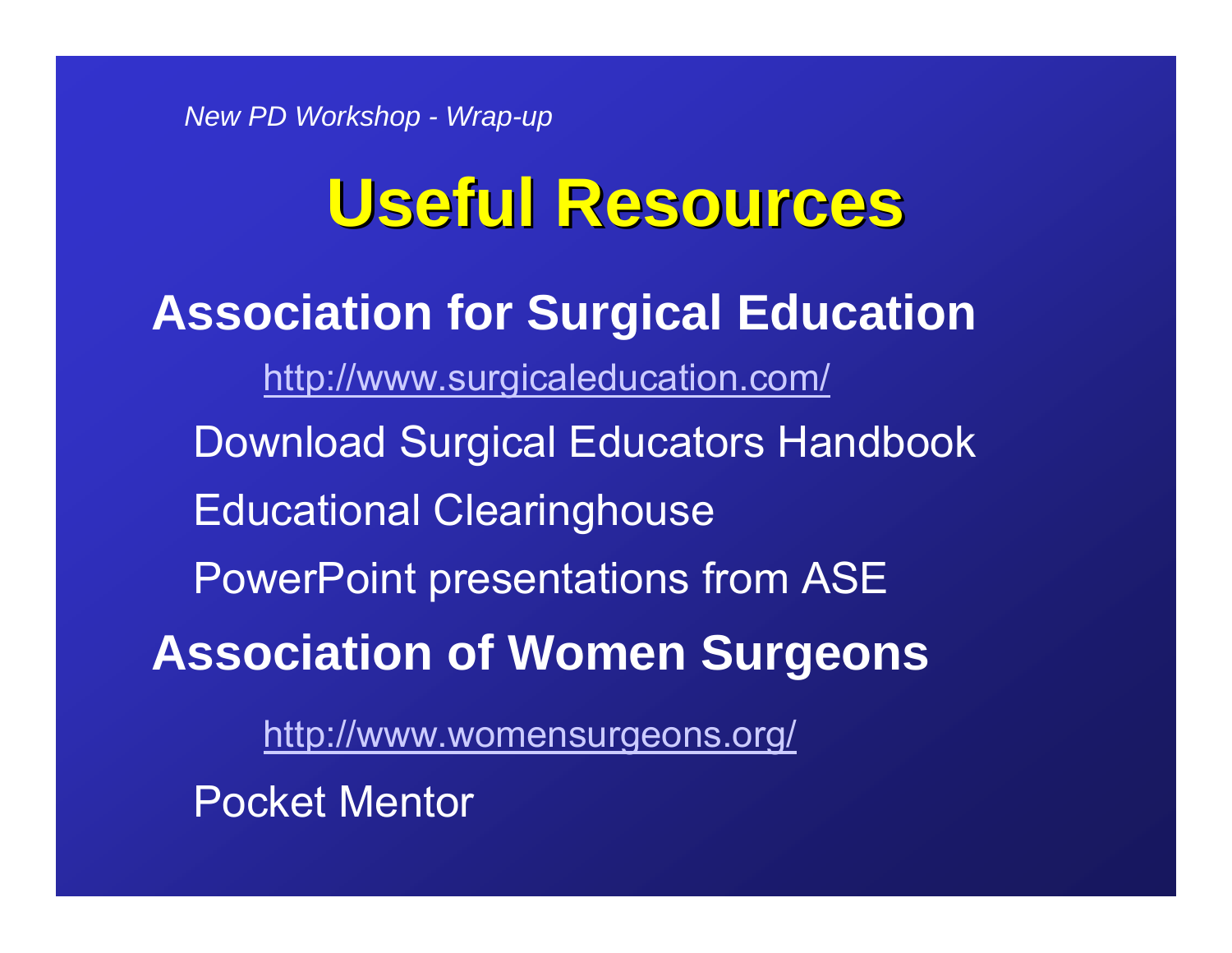#### **Useful Resources Useful Resources**

Journal of Surgical Education RRC Newsletter ACGME Newsletter ABS Newsletter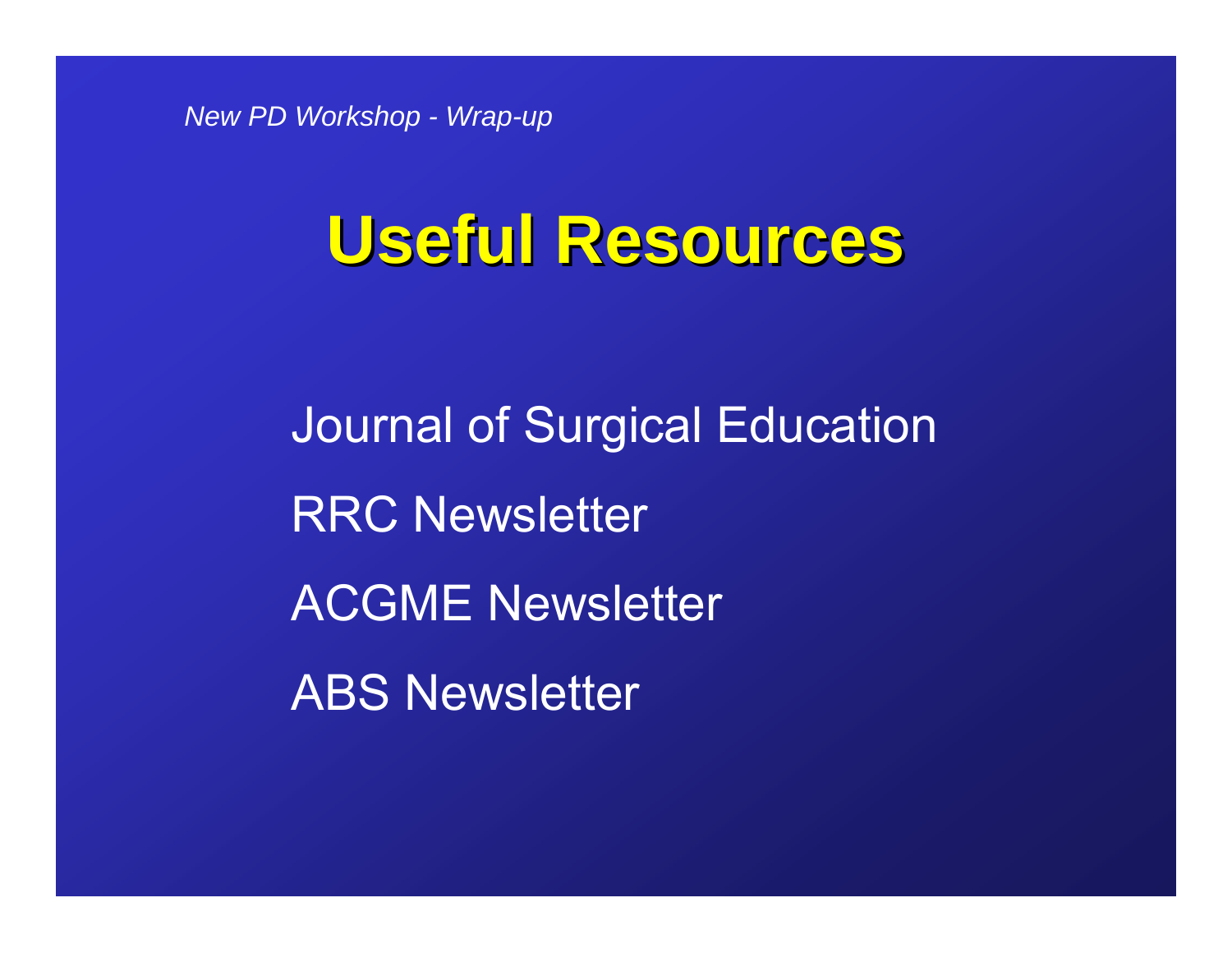- Attend APDVS
- Consider attending APDS
- Call on other Vascular PD's for problems
- Join GME Committee
- Do internal reviews of other programs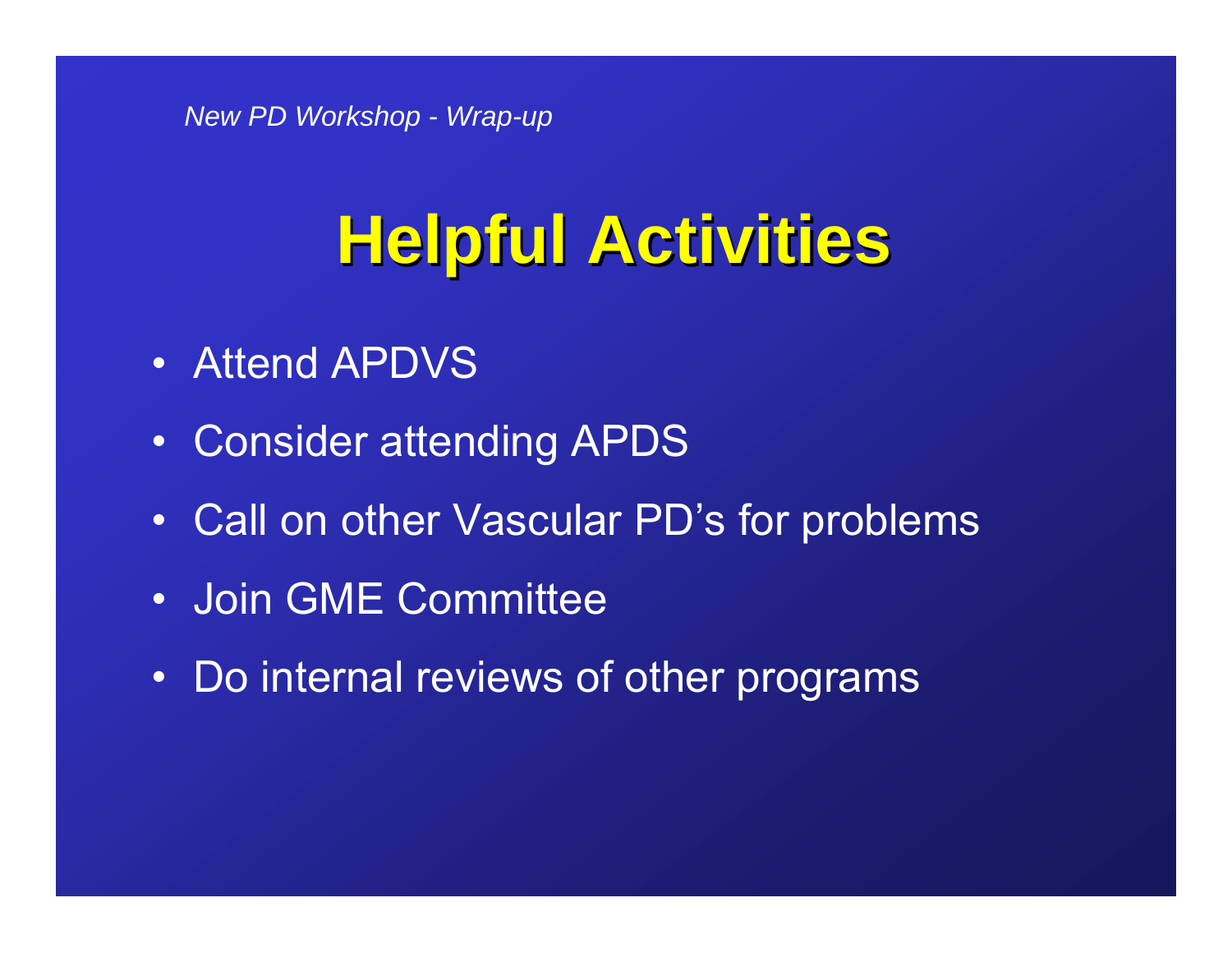- $\bullet$ ACS Surgeons as Educators course
- ACS SEPAP course
- Annual ACGME Education Conference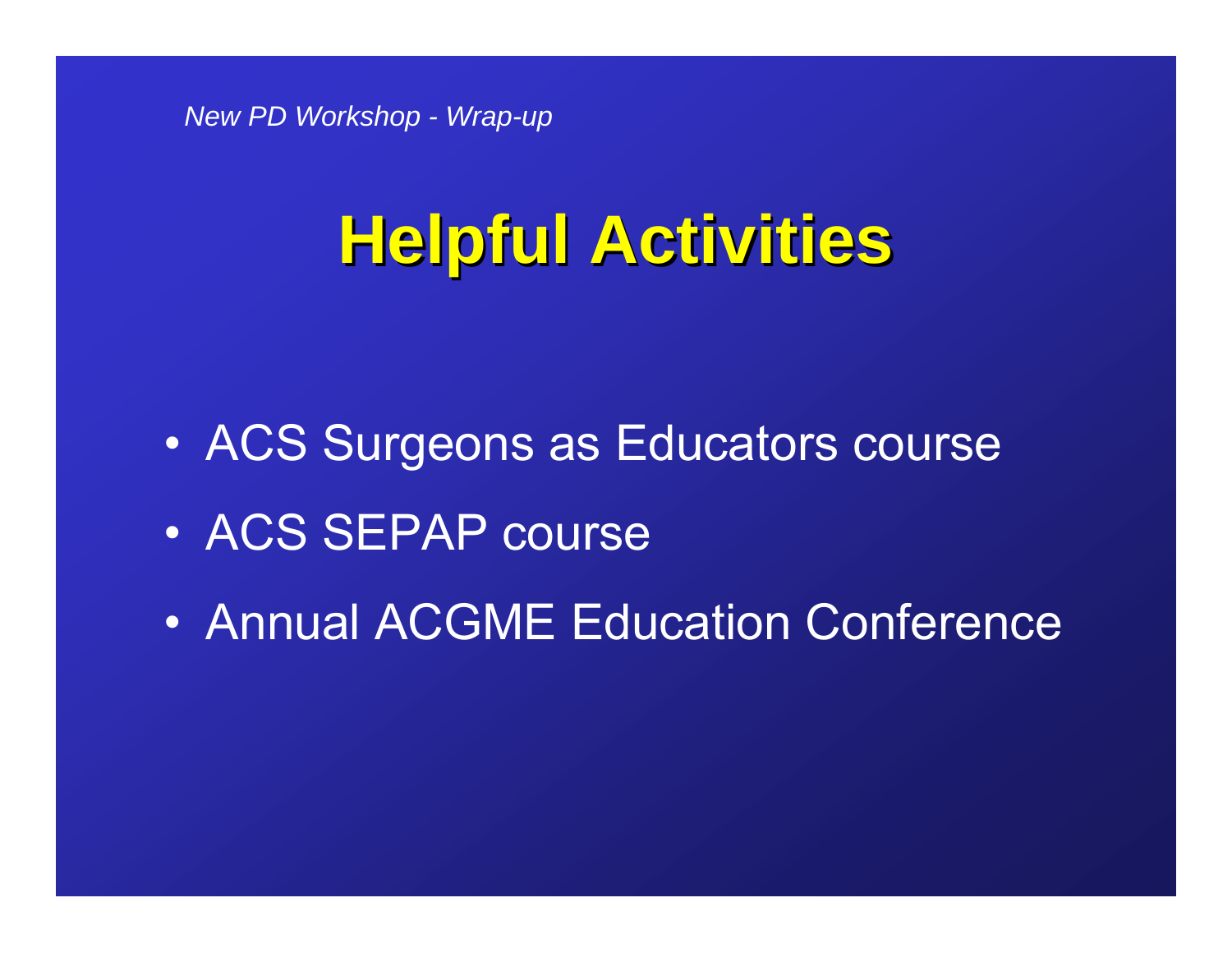- Attend AAMC Group on Resident Affairs
	- http://www.aamc.org/members/gra/about.htm
- Attend ACGME "Annual Educational Conf."
	- $\mathcal{L}_{\mathcal{A}}$ http://www.acgme.org/→meetings→workshops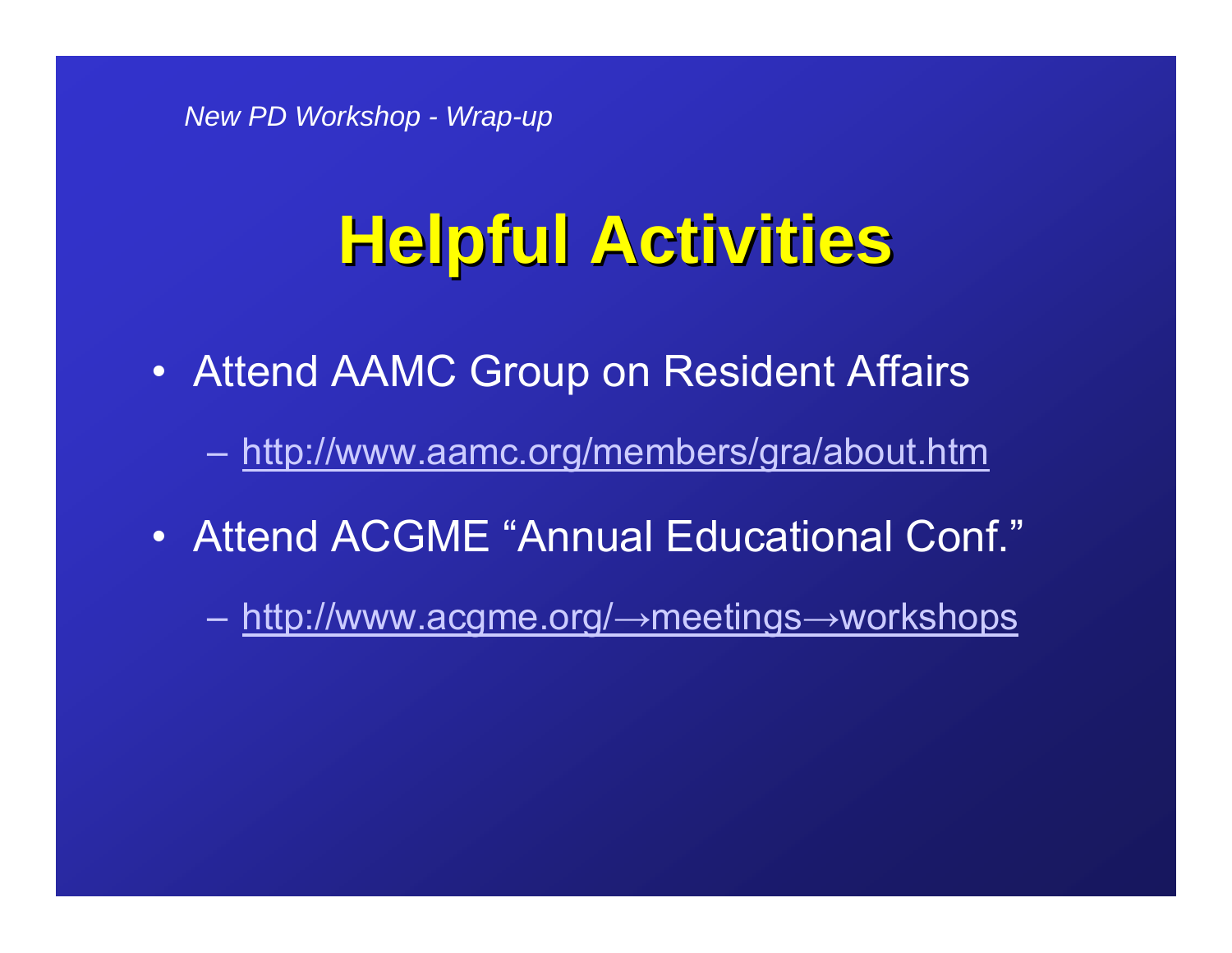- e-Mail me
	- <u>john.r.potts@uth.tmc.edu</u>
- E-Mail the Executive Director
	- <u>lds@acme.org</u>